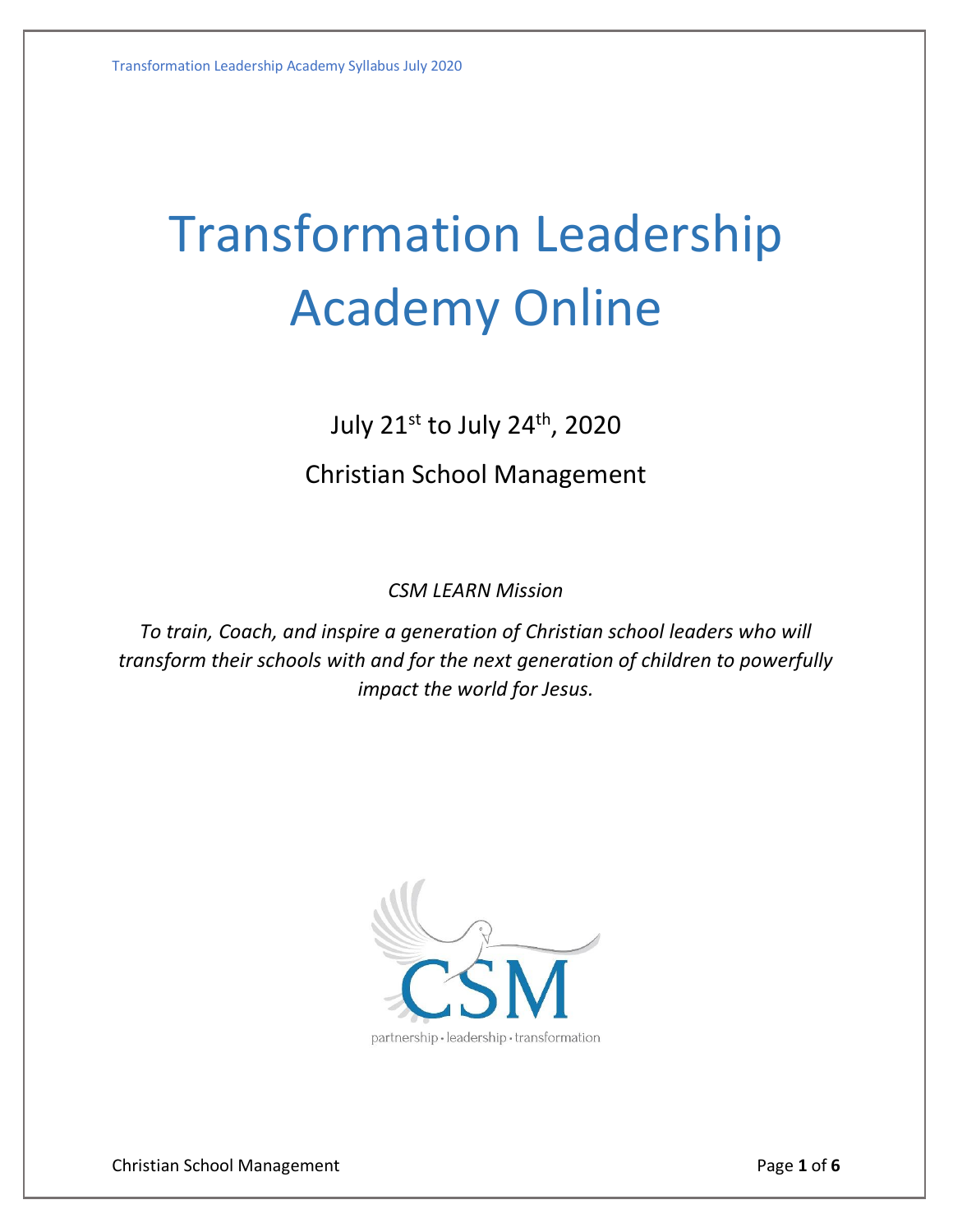# Contents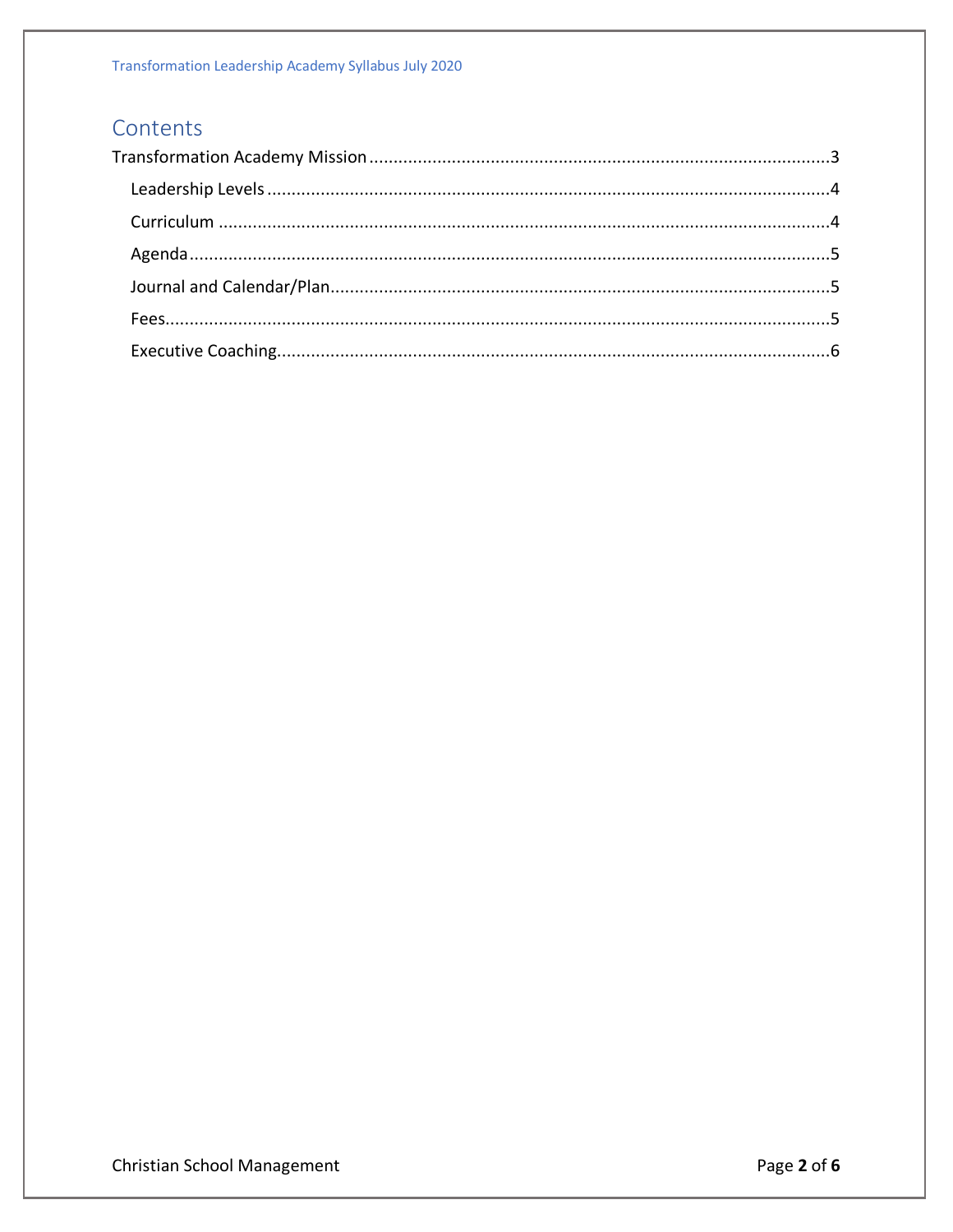# <span id="page-2-0"></span>Transformation Academy Mission

The mission of Transformation Academy is:

*To train, Coach, and inspire a generation of Christian school leaders who will transform their schools with and for the next generation of children* 

# *to powerfully impact the world for Jesus.*

We welcome and invite all who want to become Christian school leaders and/or want to deepen their Christian school leadership. This is for new school leaders; it is as much for more experienced school leaders who want to know what the cutting edge is in research and practice; it is also for Christian school leaders who want to renew themselves.

As we move forward, we know that we must:

• Follow Jesus

We are first of all washers of feet (John 17: 26). We are Jesus' hands in the real world, serving our children in grace and truth. If we are not willing to take off our outer garments, pick up a bowl of water, and kneel on the ground, we cannot be transformational.

• Trust God

We are not blind in our trust. We open our eyes and we see the witness of Jesus, believe him in his prayer to the Father to protect us (John 17: 15), and walk in the power of the Spirit. We acknowledge our task to bring the loaves and fish; we are confident in the miracle that He will perform.

• Be a messenger

We believe we are sent (John 17: 18, 20). We have a task to do, not a job to have. We are vocational, called to be Jesus' voice to this generation. It is not a political voice. It is the voice of resurrection, bringing hope and life where there is despair and death.

• Speak Wisely

We are strengthened by the knowledge of God the Creator, God the Redeemer, and God the Sanctifier. We have knowledge (John 17: 14, 26) and will use that knowledge creatively, reflectively, and authoritatively for transformation.

• Exercise Stewardship

We do not own our schools any more than we own ourselves. We have been given everything by the Father (John 17: 7). We are prayerful, intelligent, insightful, cunning stewards in order to be light in the world.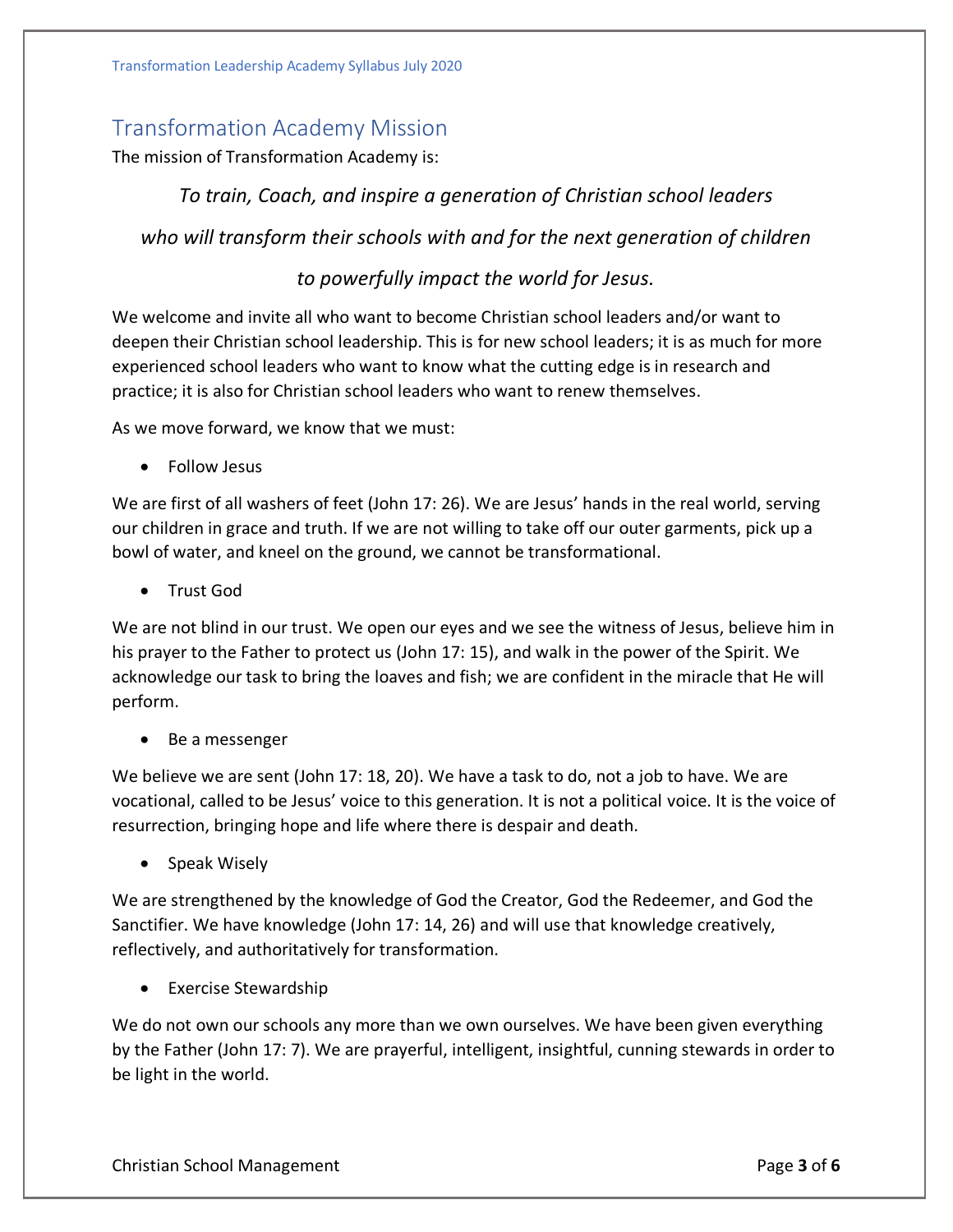## <span id="page-3-0"></span>Leadership Levels

2020: Sophia (Wisdom)

2021: Poimen (Shepherd)

Completing both leadership levels will result in the granting of a CSM Principal Leadership Certificate.

## <span id="page-3-1"></span>Curriculum

| <b>Session</b>        | <b>Year One (2020)</b>             | <b>Year Two Example</b>               |
|-----------------------|------------------------------------|---------------------------------------|
|                       |                                    |                                       |
| Tuesday 8.00-9.30     | Mission, Students, and your School | Philanthropy - the Mary Principle and |
|                       |                                    | <b>Annual Giving</b>                  |
| Tuesday 10.00-11.30   | Income and Expenses                | Philanthropy – Leadership Giving and  |
|                       |                                    | Solicitation                          |
| Tuesday 1.00-2.30     | Key Performance Indicators         | Your Family Relationship Plan #2      |
| Wednesday 8.00-9.30   | Strategic Financial Management     | Human Resources #1                    |
| Wednesday 10.00-11.30 | Strategic Plan                     | Human Resources #2                    |
| Wed 1.00-2.30         | The CSM Enrollment Model #1        | <b>Faculty Culture</b>                |
| Thursday 8.00-9.30    | The CSM Enrollment Model #2        | <b>Faculty Evaluation</b>             |
| Thursday 10.00-11.30  | The CSM Enrollment Model #3        | Strategic Academic Plan               |
| Thursday 1.00-2.30    | Family Relationship Plan #1        | Board Recruitment and Evaluation      |
| Friday 8.00-9.30      | <b>Board Governance</b>            | Scheduling and Sacred Time            |
| Friday 10.00-11.30    | <b>Board Committees</b>            | Schedule and the Student Experience   |
| Friday 1.00-2.30      | <b>Sharing Your Plan</b>           | <b>Sharing Your Plan</b>              |
|                       |                                    |                                       |

As you prepare for the Academy and as you work through the week, you are preparing a plan for implementing what you are learning. Reflecting on your current knowledge and experience, and in conversation with your teachers and your fellow administrators, you will develop a plan for execution in the coming year.

Each afternoon between 2.30 and 5.00, Bill and Simon will be available to dialogue or to be part of the community conversation. Talk with a colleague – help a colleague. Drop in and out as your time allows. This is your opportunity to network and to personalize even more what you are learning.

Bill and Simon are interested and intent on one on one sessions with you so that you can make your time totally practical. You will learn a lot of theory and research and application; you will benefit the most as you use that information to make it practical for you and for your school. The intent is to make this the most practical leadership training you have ever had.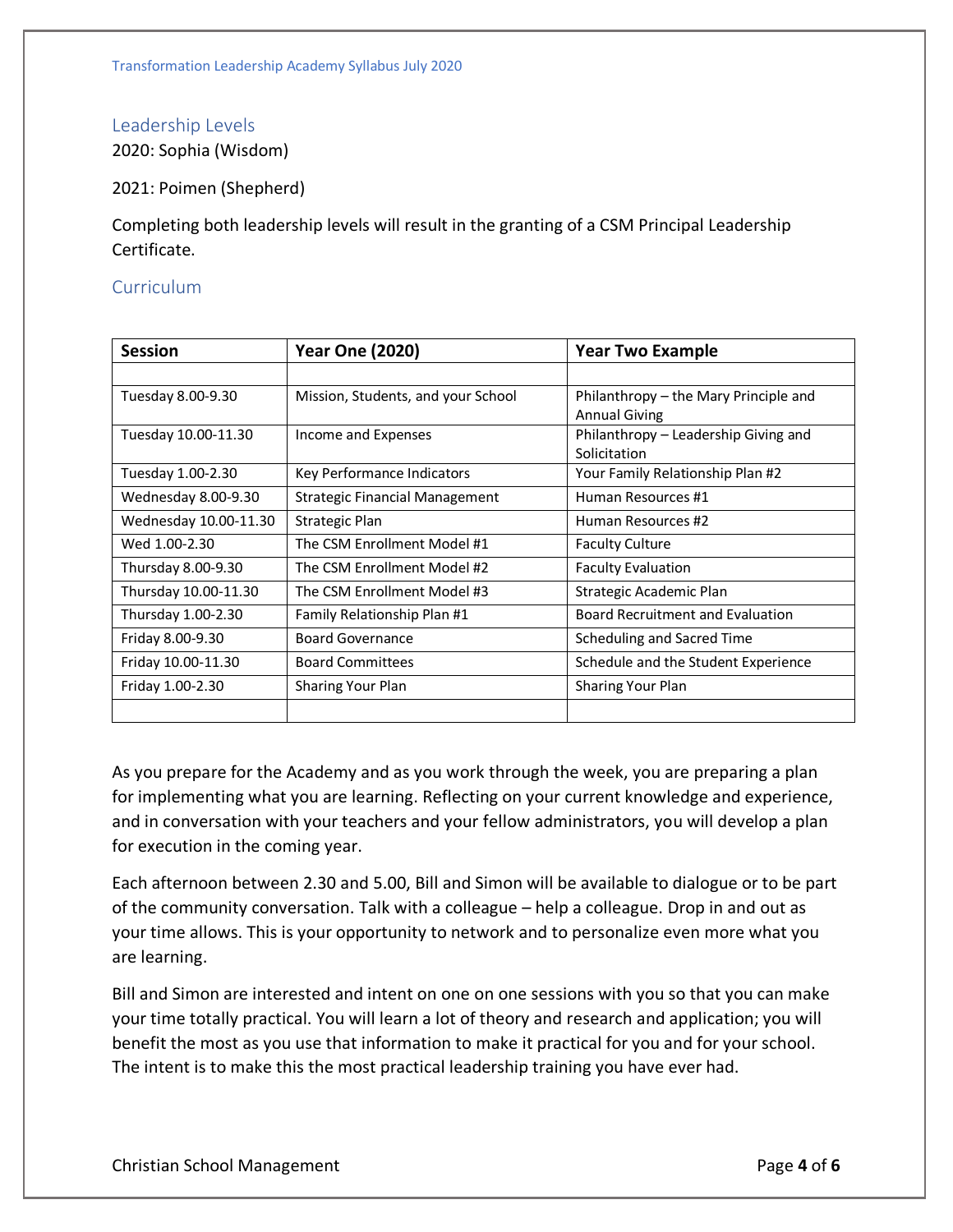## <span id="page-4-0"></span>Agenda

The time between the sessions are intended for you to reflect, relax, pray, exercise, eat and drink, network, have individual consultations with Bill and Simon. The evenings are intended for relaxation and/or reflection and conversation. And, of course, time with your own family!!!

Individual consultations can include:

- application of teaching to your own unique circumstances
- discussion of a topic not covered that is applicable to you
- coaching of conflict situations
- deeper searching in their own vocations
- developing plans to implement when they return

The intent is to make this the most practical leadership training you have ever had.

### <span id="page-4-1"></span>Journal and Calendar/Plan

Each attendee must maintain a journal for the week and have at least something written to reflect on each day.

Each attendee must develop a calendar/plan or similar for the coming year of takeaways from the Academy that they will put into effect. This calendar is part of their qualification and a copy must be provided electronically by the end of the Academy.

#### <span id="page-4-2"></span>Fees

| \$799 | <b>CSM Member</b> |
|-------|-------------------|
| \$999 | non-Member        |

Following the Academy, participants can access Executive Coaching at a steeply discounted rate. The Coaching includes eight 90 minute monthly sessions where the leader can discuss issues, gain advice and counsel around daily or strategic challenges, and reflect on the intersect of personal and professional roles. The combined price for this is:

\$1998 CSM Member \$2598 non-Member

This is only available at this price as a combined cost and only available with Academy registration.

Note: the a la carte cost for six Coaching Sessions is a .25 tuition for Members and .35 tuition for non-Members.